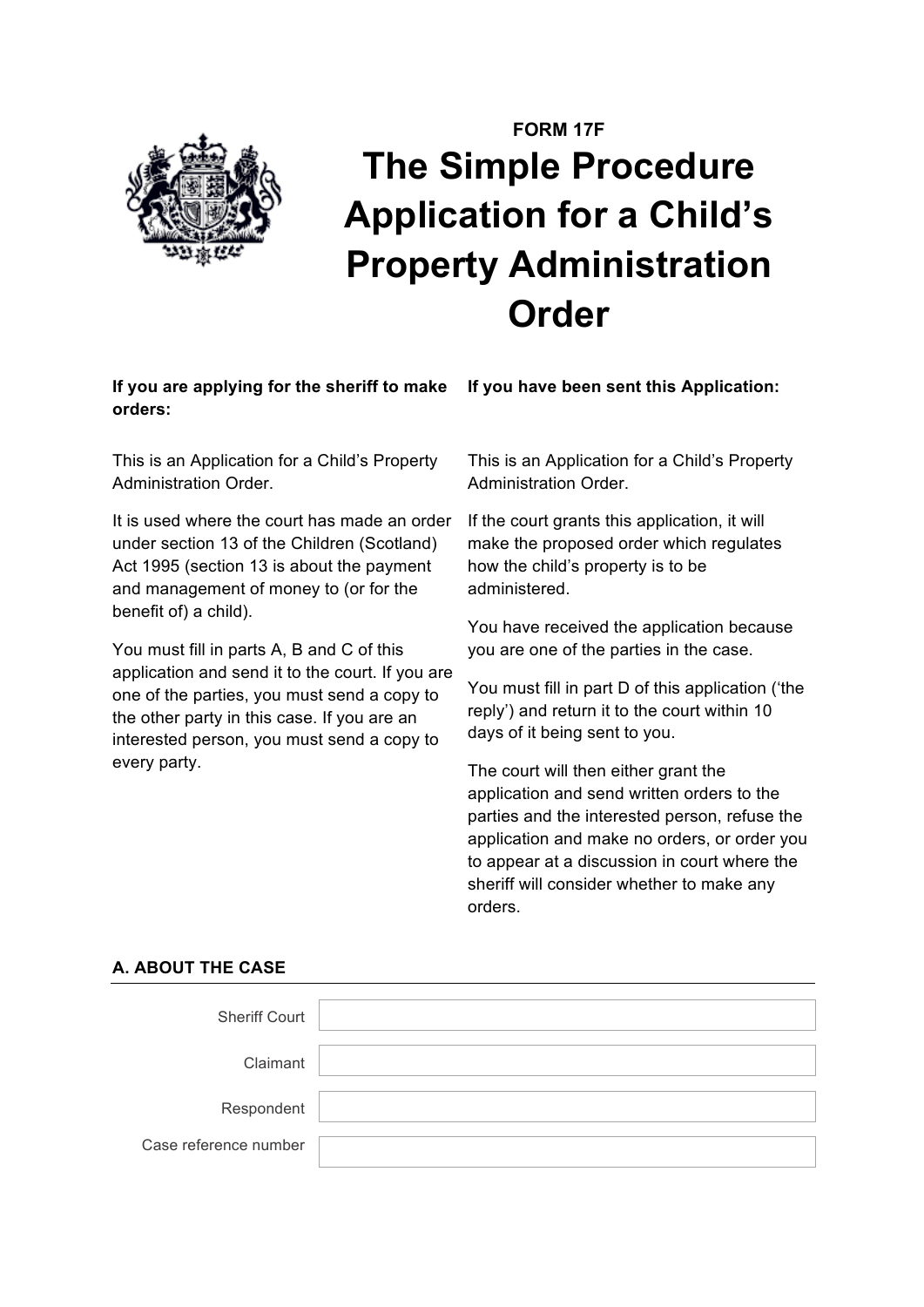# **B. ABOUT YOU**

#### **B1. What is your full name?**

| Name                                                  |  |
|-------------------------------------------------------|--|
| Middle name                                           |  |
| Surname                                               |  |
| Trading name or<br>representative capacity (if<br>any |  |

# **B2. Which is your role in this case?**

| Claimant          |
|-------------------|
| Respondent        |
| Interested person |

# **B3. If you are an interested person, what is your interest in this case?**

! Explain why you have an interest in this case: see section 11(3) of the Children (Scotland) Act 1995.

# **C. THE APPLICATION**

! If you are replying to this application, do not fill in this part. You should fill in part D.

#### **C1. What order should the court make about administering the child's property?**

! Set out the things you want the Child's Property Administration Order to contain.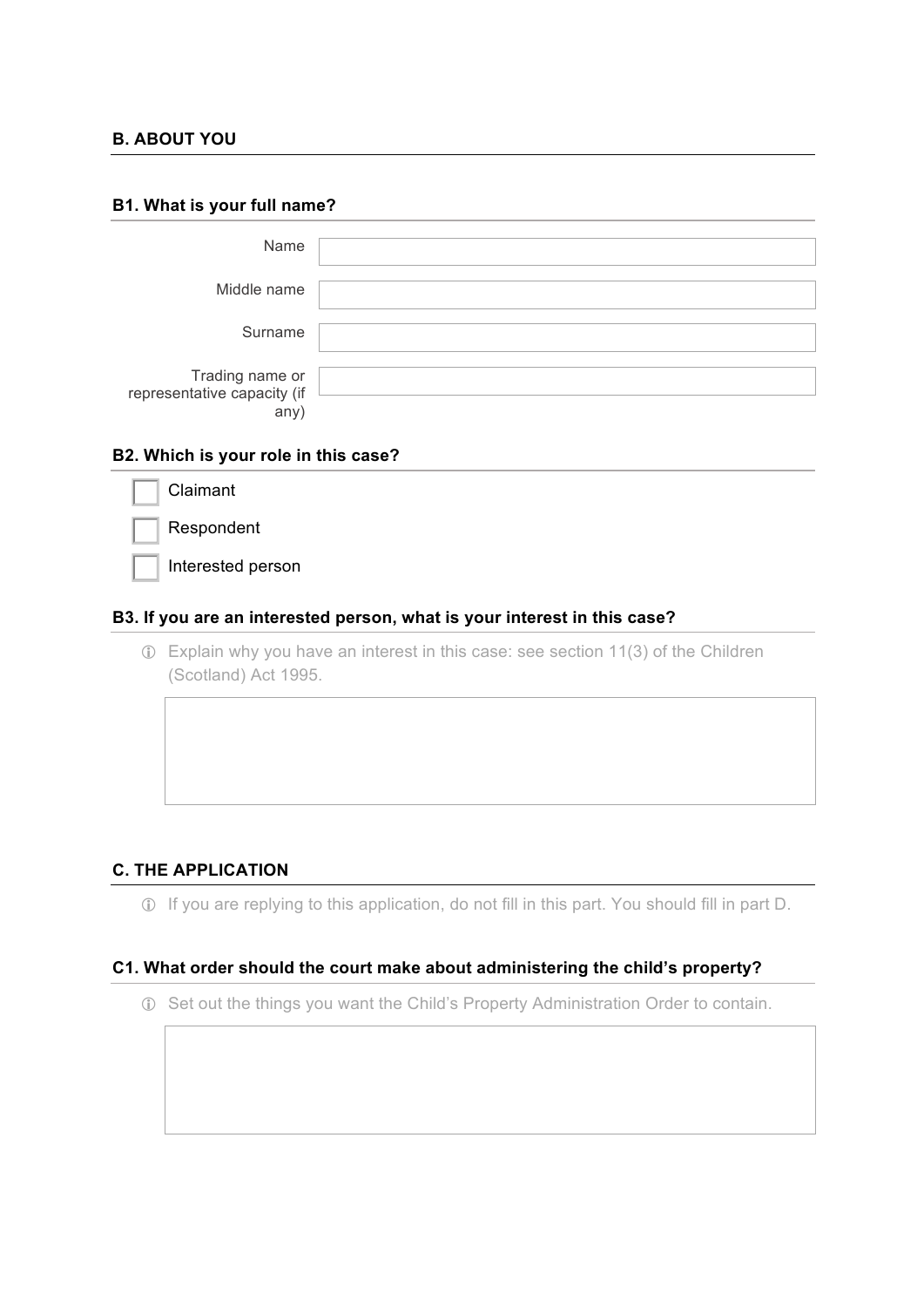# **C2. Why should the court make the Child's Property Administration Order?**

! Set out why the court should make the proposed order.

# **C3. When was this application sent to the court?**

- ! Set out the date on which the application was sent to the court (i.e. the date on which the email was sent, or the date on which the application was posted).
- ! Any reply to this application must be sent to the court within 10 days of this application being sent.

# **D. THE REPLY**

! If you are the person making this application, do not fill in this part. You should fill in parts A, B and C.

# **D1. What is your full name?**

| Name                                                   |  |
|--------------------------------------------------------|--|
| Middle name                                            |  |
| Surname                                                |  |
| Trading name or<br>representative capacity (if<br>any) |  |

# **D2. Should the court make the proposed Child's Property Administration Order?**